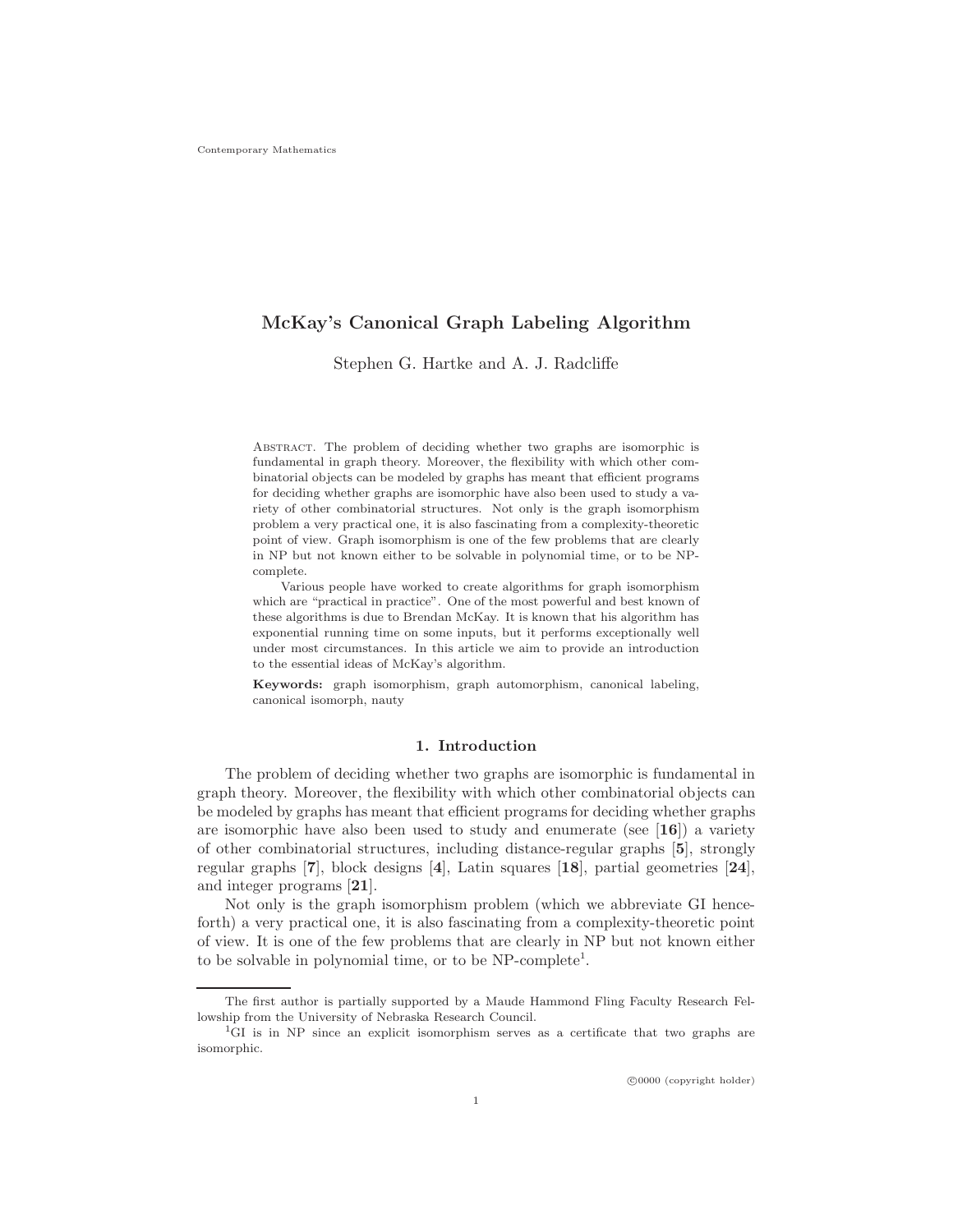There is a large amount of heuristic evidence that GI is not NP-complete. For example GI behaves markedly differently from problems that are known to be NPcomplete, in that seemingly mild constraints on the problem allow polynomial time algorithms. GI is polynomial time for: graphs of bounded degree [13], graphs of bounded genus [8, 19], graphs of bounded eigenvalue multiplicity [2], and graphs of bounded treewidth [3]. Contrast this behavior with that of, say, the graph coloring problem, which is NP-complete even for the special case of deciding 3-colorability of planar graphs of maximum degree at most four [10]. Even more strikingly, the problem of counting the number of isomorphisms between two given graphs is Turing reducible to GI itself  $[14]$ .<sup>2</sup> Compare this to the problem of determining whether a bipartite graph has a perfect matching. This is a polynomial time decision problem, yet the corresponding counting problem is complete for #P (the class of counting problems corresponding to decision problems in NP) [25].

There is further evidence that the problem of graph isomorphism is not NPcomplete, in that if it were the polynomial hierarchy (of complexity classes "above" NP and co-NP) would collapse<sup>3</sup> . For more details about the complexity issues around GI, see the lovely book by Köbler, Schöning, and Torán  $[12]$ .

Despite this evidence that GI is in some ways "easy", there is no known polynomial time algorithm for it. GI is known to have time complexity at most  $\exp(O(n^{2/3}))$  for graphs with n vertices [1]. Various people have worked to create general algorithms for GI which are "practical in practice". One of the most powerful and best known of these algorithms is due to Brendan McKay [15]. It is known that his algorithm has exponential running time on some inputs  $[9, 20]$ , but in general it performs exceptionally well. McKay has implemented his algorithm in the software package nauty (No AUTomorphisms, Yes?), freely available at his website [17]. R. L. Miller has implemented the algorithm as the NICE (NICE Isomorphism Check Engine) module of the open-source SAGE mathematics software [23].

In this article we aim to provide an introduction to the essential ideas of McKay's algorithm. There are three main strands to the nauty algorithm:

- using, iteratively, degree information;
- building a search tree examining choices not determined by degree information; and
- using graph automorphisms, as they are found, to prune the search tree.

We introduce all three strands in Section 2 and discuss their connections. Later, in Sections 4, 5, and 6, we go into more detail about how they are incorporated into McKay's algorithm. In Section 7 we discuss additional aspects which, although useful in certain cases, do not affect the main thrust of the algorithm.

<sup>&</sup>lt;sup>2</sup>I.e., if we are allowed to use GI as a constant time subroutine then the number of isomorphisms between two given graphs can be determined in polynomial time.

<sup>3</sup>The polynomial hierarchy consists of two inductively defined sequences of complexity classes  $\Sigma_k^P$  and  $\Pi_k^P$ ,  $k \geq 0$ . (The superscript P stands for the complexity class P.) The sequences start  $L_k$  and  $\Pi_k$ ,  $\kappa \ge 0$ . (The superscript T stands for the complexity class T.) The sequences start with  $\Sigma_0^P = \Pi_0^P = P$ . Then we say that a problem is in  $\Sigma_k^P$  if every instance (for which the answer is "yes") has some certificate (of length bounded by some polynomial in the length of the instance) such that the problem of checking the certificate is in  $\Pi_{k-1}^P$ . Then we let  $\Pi_k^P = \text{co-} \Sigma_k^P$ . For instance  $\Sigma_1^P = NP$ ,  $\Pi_1^P = \text{co-NP}$ , and a problem is in  $\Sigma_2^P$  if it has a certification scheme for which the certificate-checking problem is in co-NP. It is widely believed, though not proven, that all these classes are distinct.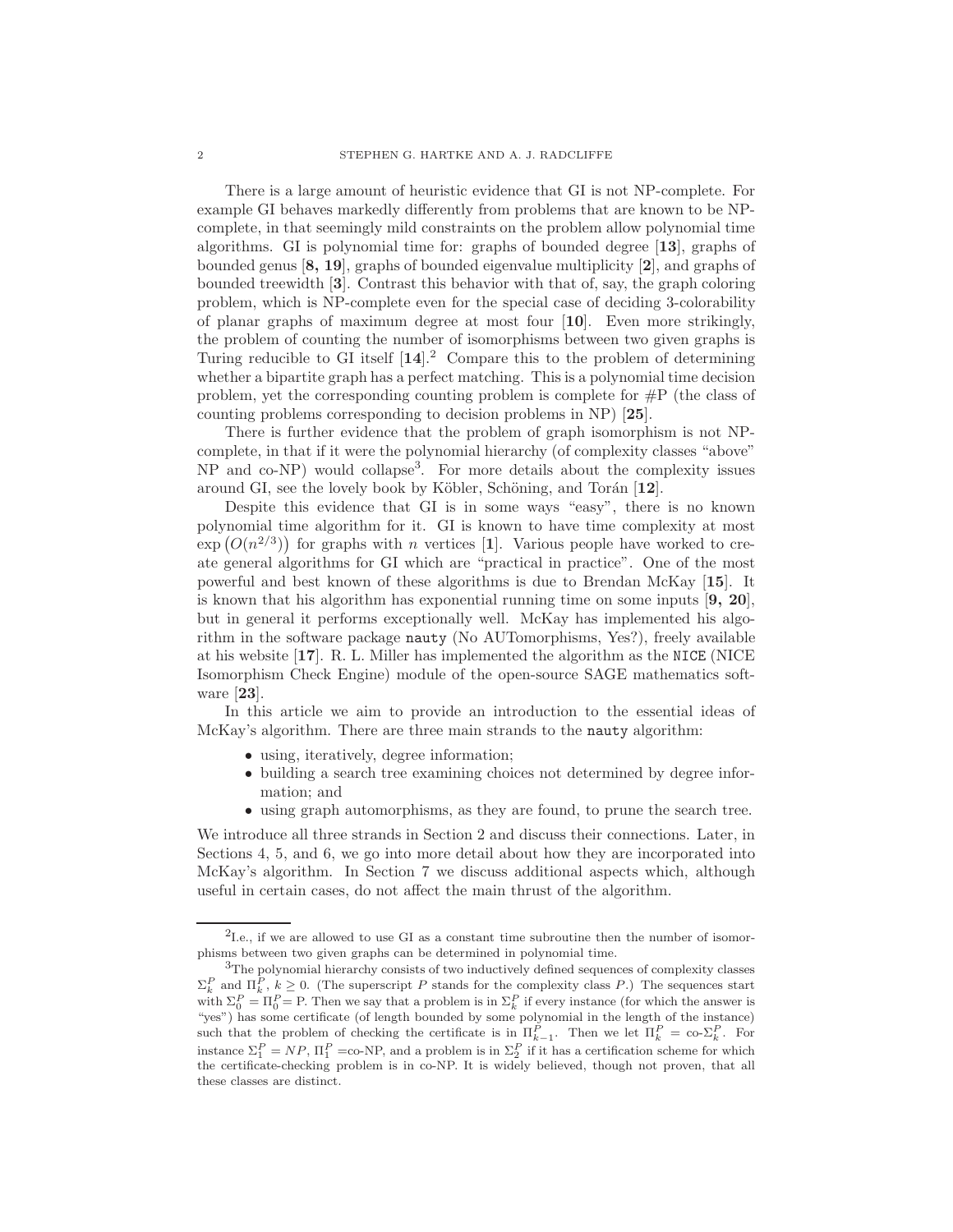## 2. Motivation

We start by noting that we can assume, without loss of generality, that all the graphs we consider have vertex set  $[n] = \{1, 2, \ldots, n\}$ . We will only consider simple undirected graphs, so we can identify a graph with its edge set, considered as a subset of  $\binom{[n]}{2}$ , the set of all unordered pairs from  $[n]$ .

One natural approach to the graph isomorphism problem is the use of canonical isomorphs: picking a canonical representative from each isomorphism class of graphs on  $[n]$ . Then testing isomorphism between two graphs reduces to checking equality of their corresponding canonical isomorphs. Note that equality of graphs is easy to test; the real work is performed in computing the canonical isomorph.

DEFINITION 1. An *isomorph* of a graph G is a graph with vertex set [n] that is isomorphic to  $G$ . A *canonical isomorph function* assigns to every graph  $G$  an isomorph  $C(G)$  such that whenever H is isomorphic to G we have  $C(H) = C(G)$ . We call  $C(G)$  the *canonical isomorph* of  $G$ .

In the rest of the literature, including the title of this article,  $C(G)$  is referred to as a "canonical labeling". However, we prefer the term "canonical isomorph" since it emphasizes the fact that  $C(G)$  is a graph and not a labeling of G.

One way to define a canonical isomorphism function is to specify a total order  $\leq$  on graphs on [n]. Then we define  $C<sub>(G)</sub>$  to be the  $\leq$ -largest graph in the isomorphism class of G. Clearly this satisfies the conditions for a canonical isomorph function. One such example is the canonical isomorph function  $C_{\preceq}$  defined by Read [22] and independently by Faradžev [6]. The ordering  $\preceq$  they use is a lexicographic total order induced by a fixed total ordering on  $\binom{[n]}{2}$ . Represent a graph G by the binary sequence  $i(G)$  of length  $\binom{n}{2}$  in which the j-th entry is 1 exactly if the j-th unordered pair (in our fixed ordering) is an edge in G. Then  $G \preceq H$  if  $i(G) \leq i(H)$  lexicographically.

Unfortunately  $C_{\leq}$  has the drawback of being difficult to compute. Typically there is no alternative to checking essentially every permutation of the vertices to see whether it produces the graph that is  $\preceq$ -greatest.

One reason for the weakness of this sort of approach is that it does not exploit any graph theoretical information. How might one use such information to pick out "landmarks" in the graph? One starting point might be to have vertices in the canonical isomorph appear in increasing order of degree. Clearly this is not sufficient to determine the canonical isomorph. However, this local information can then be propagated around the graph. For instance, if there is a unique vertex  $v$ of some particular degree, then the neighbors of  $v$  can be distinguished from the non-neighbors. Iterating this idea, the second neighborhood of  $v$  can then be distinguished, and so on. The first main strand of McKay's algorithm is to distinguish vertices according to degree, and then to propagate this local information using the process described above. We discuss this propagation scheme in Section 4.

Unfortunately, it is quite possible that the propagation of local information starting from degrees will stabilize without all of the vertices being distinguished. For instance, if  $G$  is regular, then the process does not even start. Using stronger local information than degrees might provide more information in certain cases, at the cost of more computation. However, in many instances no local information is useful. Indeed, in vertex-transitive graphs, no vertex can be distinguished by any information, local or global.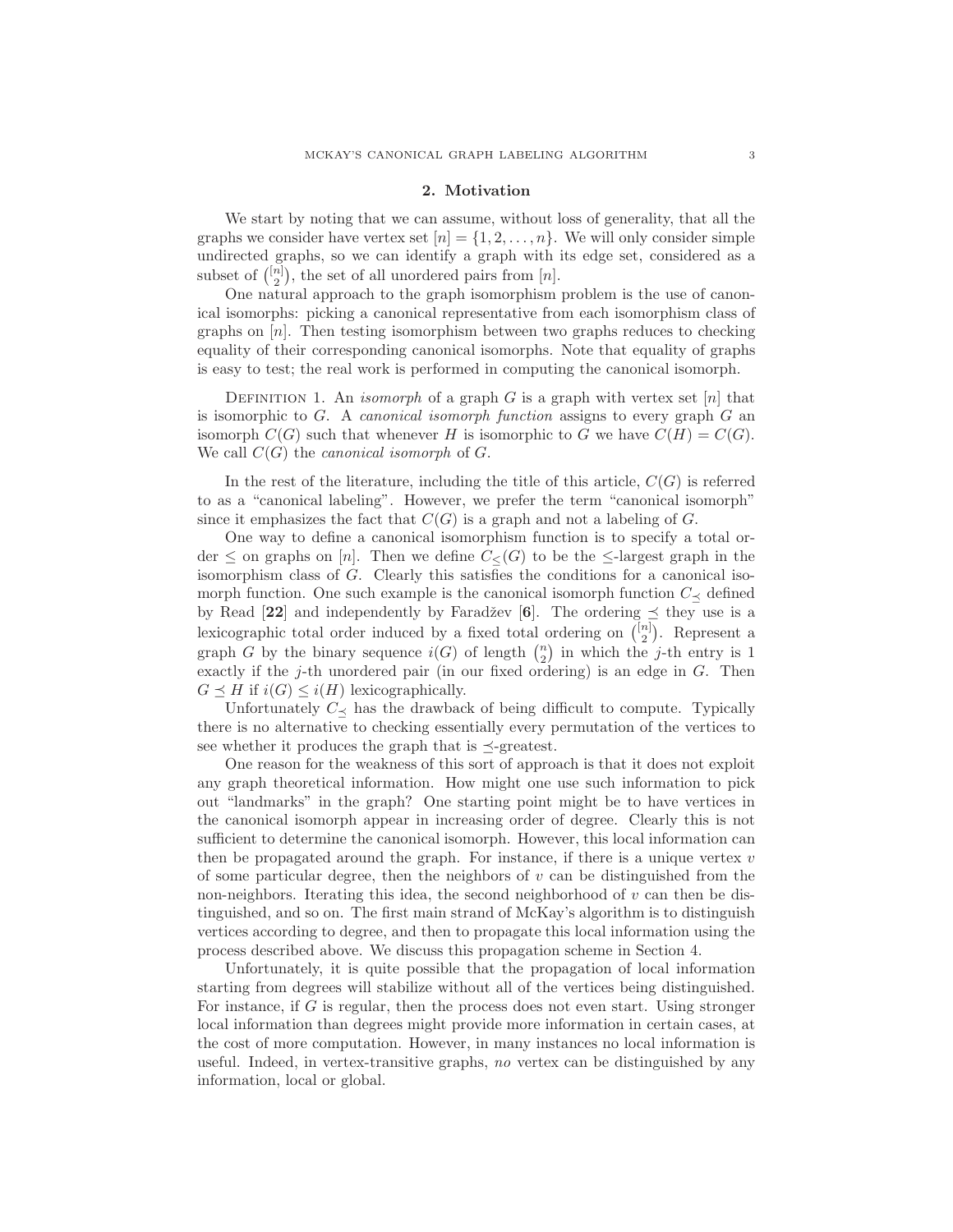McKay's algorithm proceeds at this point by introducing artificial asymmetry. Faced with a set S of (to this point) indistinguishable vertices, we distinguish, in turn, each vertex of S. This information is then propagated to the rest of the graph. In this way, we build a search tree (examining all choices) whose leaves are isomorphs of G. McKay's canonical isomorph  $C_M$  is the  $\preceq$ -greatest of these isomorphs appearing at leaves. Thus, in comparison to  $C_{\prec}$ , the algorithm uses graph theoretical information to reduce the number of candidate isomorphs from which the canonical isomorph is chosen. We discuss this aspect of McKay's algorithm in Section 5.

The final major aspect of McKay's algorithm is the use of automorphisms that are discovered while exploring the search tree to prune later computation. This allows us to compute  $C_M$  more efficiently. This topic is covered in Section 6.

Before we discuss the details of McKay's canonical isomorph function and its implementation in nauty we introduce the notation we will use for group actions and isomorphisms.

#### 3. Group Actions and Isomorphism

In order to talk about isomorphism carefully it is helpful to briefly discuss group actions.

DEFINITION 2. An *action*<sup>4</sup> of a group  $\Gamma$  on a set X is a function from  $X \times \Gamma$ to X, mapping  $(x, g)$  to  $x<sup>g</sup>$ , that satisfies the following conditions:

- for all  $x \in X$  and  $g, h \in \Gamma$  we have  $(x^g)^h = x^{(gh)}$ ; and
- If e is the identity of  $\Gamma$  then  $x^e = x$  for all  $x \in X$ .

For us the most important examples are various actions of  $\Sigma_n$ , the group of all permutations of  $[n]$ . We have chosen to write our group actions on the right; as a consequence we will also choose to compose our permutations on the right: for  $\sigma$ ,  $\gamma$ elements of  $\Sigma_n$  the group product  $\sigma\gamma$  is defined to be the permutation obtained by first applying  $\sigma$  and then  $\gamma$ . With this convention  $\Sigma_n$  acts on [n], since for  $\sigma, \gamma \in \Sigma_n$ ,  $v \in [n]$ , we have  $(v^{\sigma})^{\gamma} = v^{(\sigma \gamma)}$  (where, of course,  $v^{\sigma}$  is the image of v under  $\sigma$ ).

Whenever  $\Gamma$  acts on X it also acts on subsets of X simply by defining

$$
A^g = \{x^g : x \in A\}.
$$

Thus the natural action of  $\Sigma_n$  on  $[n]$  induces an action on  $\binom{[n]}{2}$ . As we have identified simple, undirected graphs with their edge sets, this action on pairs induces in turn an action of  $\Sigma_n$  on the set of all graphs with vertex set [n]. This action defines the notion of isomorphism of graphs.

DEFINITION 3. Two graphs  $G$  and  $H$  with vertex set  $[n]$  are *isomorphic* if there exists a permutation  $\gamma \in \Sigma_n$  such that  $H = G^{\gamma}$ .

Similarly, if  $\Gamma$  acts on X, then it also acts on sequences  $(x_i)_{i=1}^k$  from X by

$$
\left( (x_i)_1^k \right)^\gamma = (x_i^\gamma)_1^k.
$$

<sup>&</sup>lt;sup>4</sup>To be a little more careful, what we define here is called a *right action* of  $\Gamma$  on X.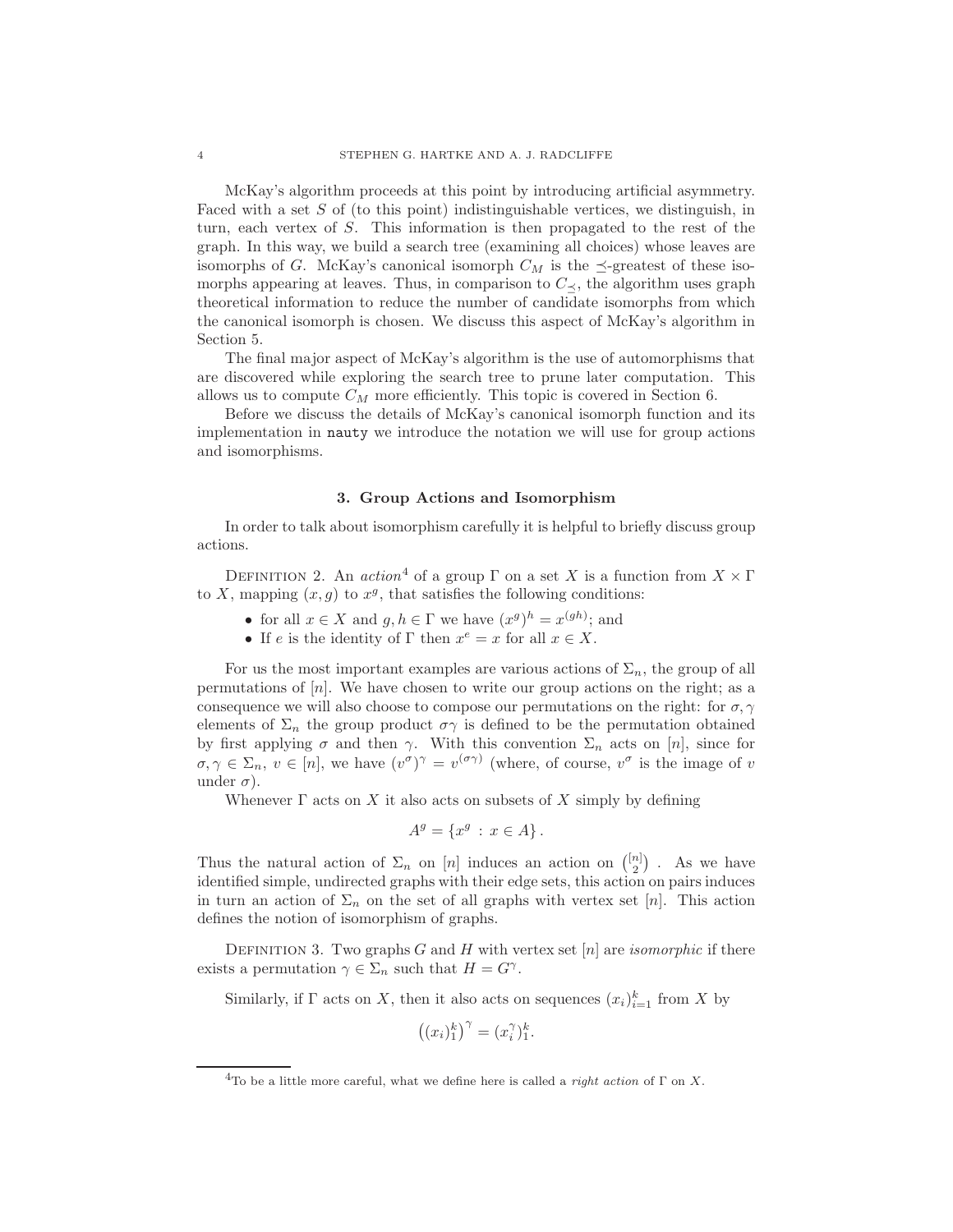#### 4. Propagating Degree Information

The first aspect of McKay's algorithm we will focus on is the propagation of degree information. We describe a classification of the vertices of  $G$  using an ordered partition. From some such partitions we can deduce further distinctions; otherwise, we call the ordered partition equitable. We first give the appropriate definitions and then describe the procedure in McKay's algorithm which refines an ordered partition until it becomes equitable.

DEFINITION 4. An ordered partition  $\pi$  of  $[n]$  is a sequence  $(V_1, V_2, \ldots, V_r)$  of nonempty subsets of [n] such that  $\{V_1, V_2, \ldots, V_r\}$  is a partition of [n]. The subsets  $V_1, V_2, \ldots, V_r$  are called the parts of  $\pi$ . A trivial part is a part of size 1. A discrete partition only has trivial parts, while the *unit partition*  $\mu$  only has one part, namely [n]. The length of an ordered partition  $\pi$  is the number of parts in  $\pi$ .

Ordered partitions come equipped with the natural partial order of refinement. Given two ordered partitions  $\pi_1$  and  $\pi_2$ , we say that  $\pi_1$  is *finer* than  $\pi_2$  if:

- every part  $V_i$  of  $\pi_1$  is contained in a part  $W_k$  of  $\pi_2$ , and
- earlier parts of  $\pi_1$  are contained in earlier parts of  $\pi_2$ ; *i.e.*, if  $V_i$  and  $V_j$  are parts of  $\pi_1$  with  $i \leq j$ , and  $W_k$  and  $W_\ell$  are parts of  $\pi_2$  such that  $V_i \subseteq W_k$ and  $V_j \subseteq W_\ell$ , then  $k \leq \ell$ .

If  $\pi_1$  is finer than  $\pi_2$ , then  $\pi_2$  is *coarser* than  $\pi_1$ . (Note that "finer than" is not strict: it includes the case of equality.) The set of ordered partitions of  $[n]$  with the relation "finer than" forms a partially ordered set whose unique maximal element is the unit partition  $\mu$  and whose minimal elements are the discrete ordered partitions of  $[n]$ .

Suppose now that the ordered partition  $\pi$  encodes a classification of the vertices. Vertices in different parts of  $\pi$  have already been distinguished from each other; vertices in the same part have not. If two vertices  $v, w$  belong to the same part of  $\pi$  but have different degrees into a part of  $\pi$  then we can distinguish v from w, refining our classification. Our next definition describes the situation in which no further propagation of degree information is possible.

DEFINITION 5. An ordered partition  $\pi = (V_1, V_2, \ldots, V_r)$  of  $[n]$  is an *equitable* ordered partition (with respect to G) if, for all  $1 \leq i, j \leq r$ ,  $\deg(v, V_j) = \deg(w, V_j)$ for all  $v, w \in V_i$ . An equitable ordered partition  $\tau$  is a *coarsest equitable refinement*<sup>5</sup> of  $\pi$  if  $\tau$  is finer than  $\pi$  and there is no equitable ordered partition finer than  $\pi$  and strictly coarser than  $\tau$ .

Thus, for example, in a regular graph the unit partition is equitable. Similarly, in a strongly regular graph the ordered partition

$$
(\{v\}, N(v), [n] \setminus (\{v\} \cup N(v)))
$$

(where  $N(v)$  is the neighborhood of v) is equitable for any vertex v.

If  $\pi$  is an inequitable ordered partition we would like to extract, iteratively, all the consequences (and only the consequences) of the distinctions expressed by π. This amounts to finding a coarsest equitable refinement of π. In the remainder

<sup>5</sup>Despite the name, coarsest equitable refinements are not necessarily unique. A better name might be "maximal equitable refinements", but for reasons both of history and clarity we prefer McKay's terminology. However, coarsest equitable refinements are unique up to ordering of the parts; see Lemma 7.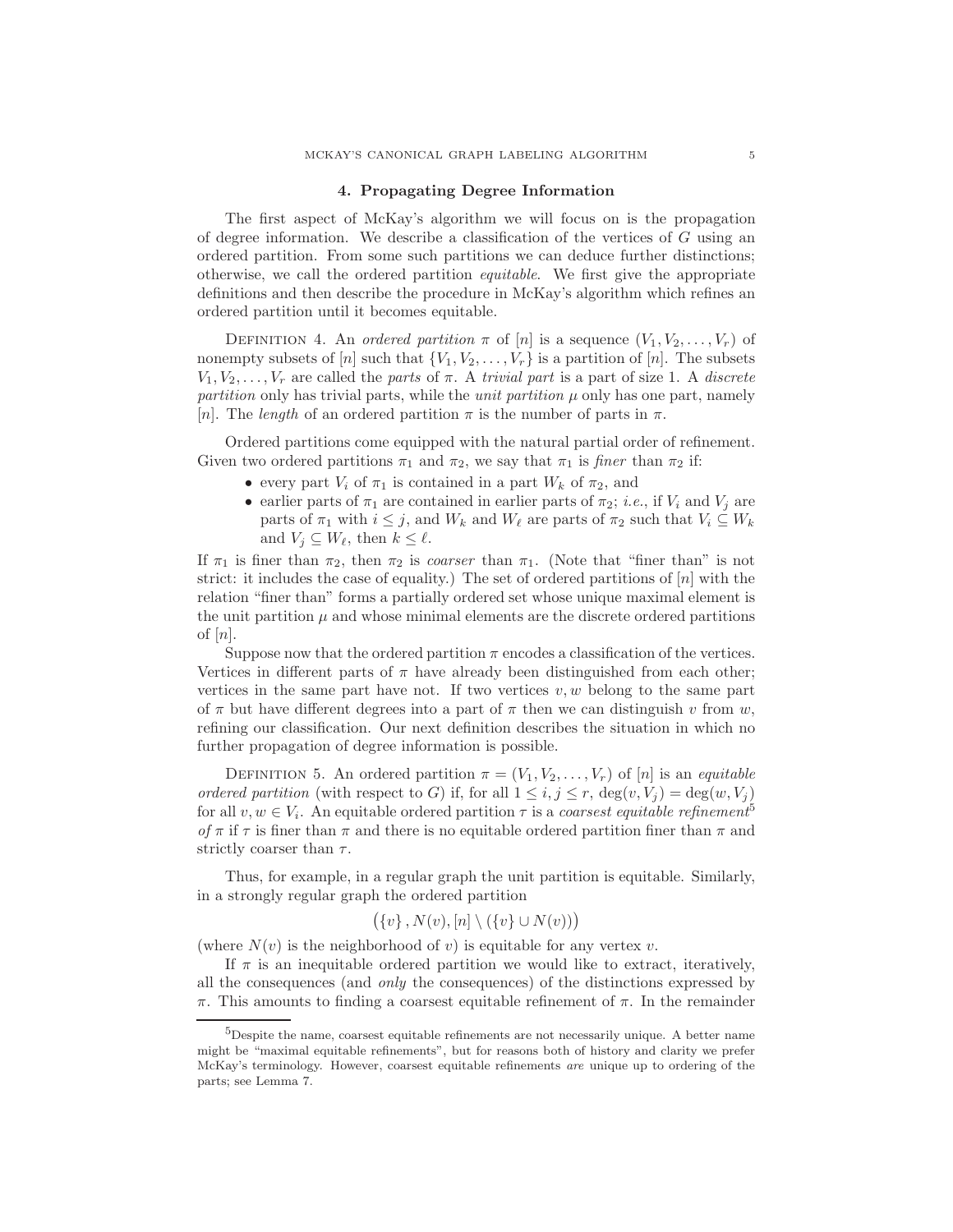

FIGURE 1. Example graph  $G$  on 9 vertices.

of this section we present the equitable refinement procedure used in McKay's algorithm<sup>6</sup>. The procedure accepts as input a graph G and an ordered partition  $\pi$ of [n], and returns a coarsest equitable refinement  $R(\pi)$  of  $\pi$ .

DEFINITION 6. Given an inequitable ordered partition  $\pi = (V_1, V_2, \ldots, V_r)$ , we say that  $V_j$  shatters  $V_i$  if there exist two vertices  $v, w \in V_i$  such that  $\deg(v, V_j) \neq$ deg(w,  $V_j$ ). The *shattering of*  $V_i$  by  $V_j$  is the ordered partition  $(X_1, X_2, \ldots, X_t)$  of  $V_i$  such that if  $v \in X_k$  and  $w \in X_\ell$  then  $k < \ell$  if and only if  $\deg(v, V_j) < \deg(w, V_j)$ . Thus,  $(X_1, X_2, \ldots, X_t)$  sorts the vertices of  $V_i$  by their degree to  $V_j$ .

Equitable Refinement Procedure.

*Input*: An unordered simple graph G with vertex set  $[n]$ , and an ordered partition  $\pi$  of  $[n]$ . *Output*: An ordered partition  $R(\pi)$ . *Initialize:* Let  $\tau$  be the ordered partition  $\pi$ . Iterate: If  $\tau = (V_1, V_2, \ldots, V_r)$ , then let  $B = \{(i, j) : V_j \text{ shatters } V_i\}.$ If B is empty, then stop, reporting  $\tau$  as the output  $R(\pi)$ . Otherwise, let  $(i, j)$  be the minimum element of B under the lexicographic order. Let  $(X_1, X_2, \ldots, X_t)$  be the shattering of  $V_i$ by  $V_j$ . Replace  $\tau$  by the ordered partition where  $V_i$  is replaced by  $X_1, X_2, \ldots, X_t$ ; that is, replace  $\tau = (V_1, V_2, \ldots, V_r)$  with

 $(V_1, V_2, \ldots, V_{i-1}, X_1, X_2, \ldots, X_t, V_{i+1}, \ldots, V_r).$ 

EXAMPLE. Let  $G$  be the graph on 9 vertices shown in Figure 1. We show the execution of the equitable refinement procedure on two ordered partitions of [9], namely the unit partition  $\mu$  and another partition.

| $(1\ 2\ 3\ 4\ 5\ 6\ 7\ 8\ 9)$<br>$(1\ 3\ 7\ 9\ 2\ 4\ 6\ 8\ 5)$ |  |              |       |        | $(123456789)$ (123456789) |
|----------------------------------------------------------------|--|--------------|-------|--------|---------------------------|
|                                                                |  |              |       |        |                           |
| $(1 3 \t7 \t9 2 \t4 \t6 \t8 \t5)$<br>(1 3 7 9 6 8 2 4 5)       |  | $\{(2,4)\}\$ | (379) | (2468) |                           |
| $(1 9 3\;7 6\;8 2\;4 5)$                                       |  |              |       |        |                           |

 $6$ McKay's actual equitable refinement procedure differs slightly in the order in which parts are chosen to be shattered. However, only two properties of the procedure are necessary. Firstly, it must produce a coarsest equitable refinement of  $\pi$ . Secondly, the refinement  $R(\pi)$  must satisfy  $R(\pi^{\gamma}) = R(\pi)^{\gamma}$  for any  $\gamma \in \Sigma_n$ .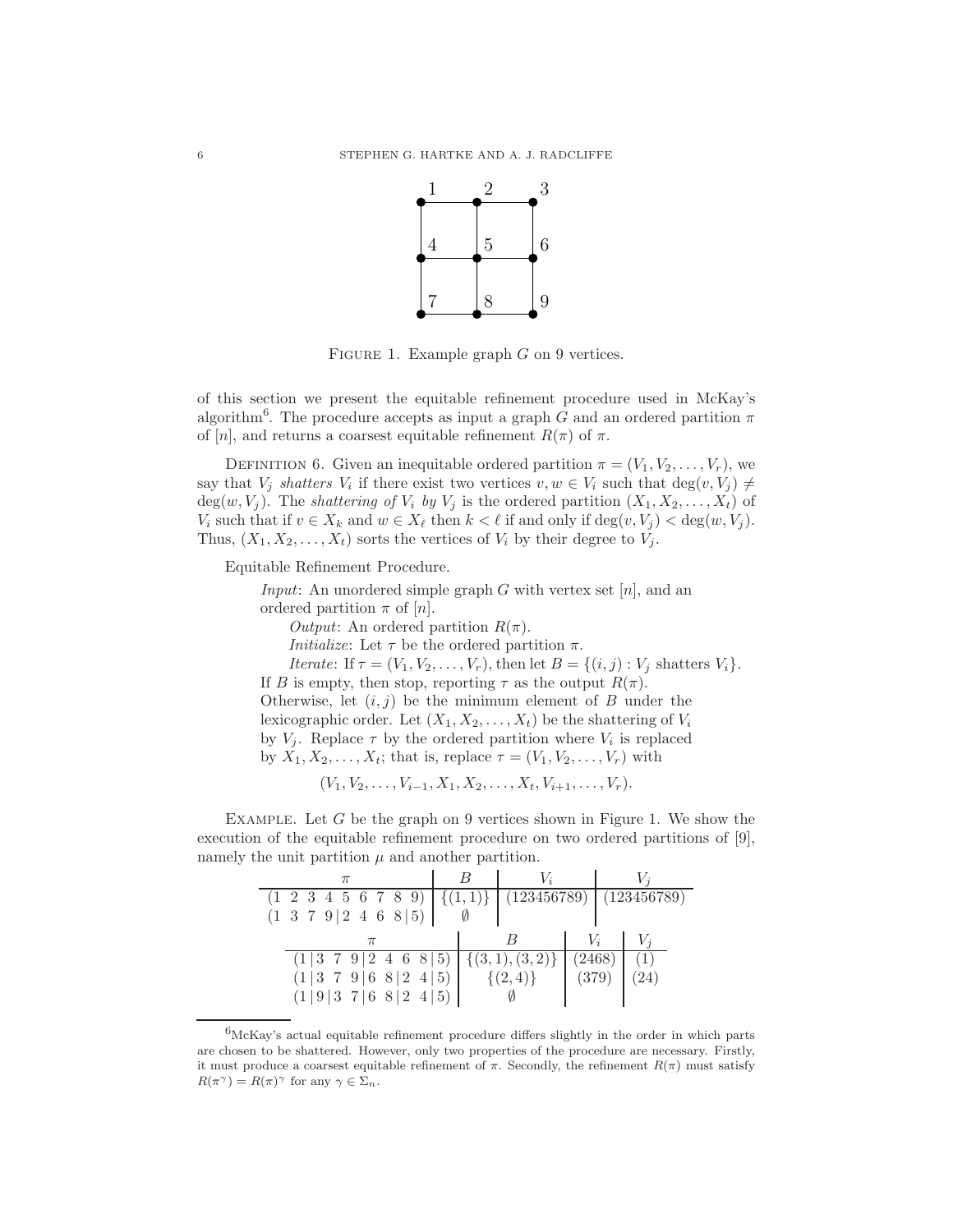We prove, in Proposition 8 below, the correctness of the equitable refinement procedure. Our proof relies on the following lemma which is just a restatement of the fact (which is straightforward to prove) that in the lattice of unordered partitions, there is a unique unordered coarsest equitable refinement of any partition.

LEMMA 7. Let  $\pi$  be an ordered partition of [n]. Suppose that  $\zeta$  and  $\xi$  are coarsest equitable refinements of  $\pi$ . Then  $\zeta$  and  $\xi$  have the same parts and differ only in the order of the parts.

PROPOSITION 8. The partition  $R(\pi)$  returned by the equitable refinement procedure is a coarsest equitable refinement of  $\pi$ .

PROOF. At each iteration of the procedure, some part  $V_i$  of  $\tau$  is shattered, producing a new ordered partition whose length is greater than that of  $\tau$ . Since every discrete partition is equitable, the length of  $\tau$  is at most n. Hence the number of iterations is bounded, and the equitable refinement procedure terminates.

The algorithm halts only when an equitable ordered partition  $R(\pi)$  is obtained. Since  $\tau$  at each stage is finer than that of the previous iteration, and hence is finer than  $\pi$ , the partition  $R(\pi)$  is also finer than  $\pi$ . That  $R(\pi)$  is a coarsest equitable refinement follows by a straightforward argument using Lemma 7.

## 5. The Search Tree

McKay's algorithm starts by forming the equitable refinement of the unit partition, thereby extracting all of the initial degree information. Having reached an equitable partition, we need to introduce artificial distinctions between vertices. However, we must be careful to examine all relevant choices. We systematically explore the space of equitable ordered partitions using a search tree. The next definition describes the way we make these artificial distinctions, forming children in the search tree.

DEFINITION 9. Let  $\pi$  be an equitable ordered partition of [n] with a nontrivial part  $V_i$ , and let  $u \in V_i$ . The *splitting of*  $\pi$  *by u*, denoted by  $\pi \perp u$ , is the equitable refinement  $R(\pi')$  of the ordered partition  $\pi' = (V_1, V_2, \ldots, \{u\}, V_i \setminus \{u\}, V_{i+1}, \ldots, V_r)$ . (Note that  $\pi \perp u$  is strictly finer than  $\pi$ .)

Crucially, the children of an equitable ordered partition in the search tree do not correspond to all possible splittings of  $\pi$ . When we artificially distinguish a vertex  $u$ , the only alternatives we need to consider are vertices indistinguishable (so far) from  $u$ , i.e., vertices in the same part of  $\pi$ . At each stage we chose to split the first non-trivial part<sup>7</sup> of  $\pi$ .

We record in the search tree not only the current equitable ordered partition, but also the sequence of vertices used for splittings.

<sup>&</sup>lt;sup>7</sup>To reduce the branching factor, McKay actually chooses the first *smallest* part of  $\pi$ . The method of choosing the part for splitting  $\pi$  is irrelevant as long as it is an isomorphism invariant of unordered partitions. That is to say, that if the *i*-th part of  $\pi$  is chosen, then also the *i*-th part of  $\pi^{\gamma}$  is chosen for any  $\gamma \in \Sigma_n$ .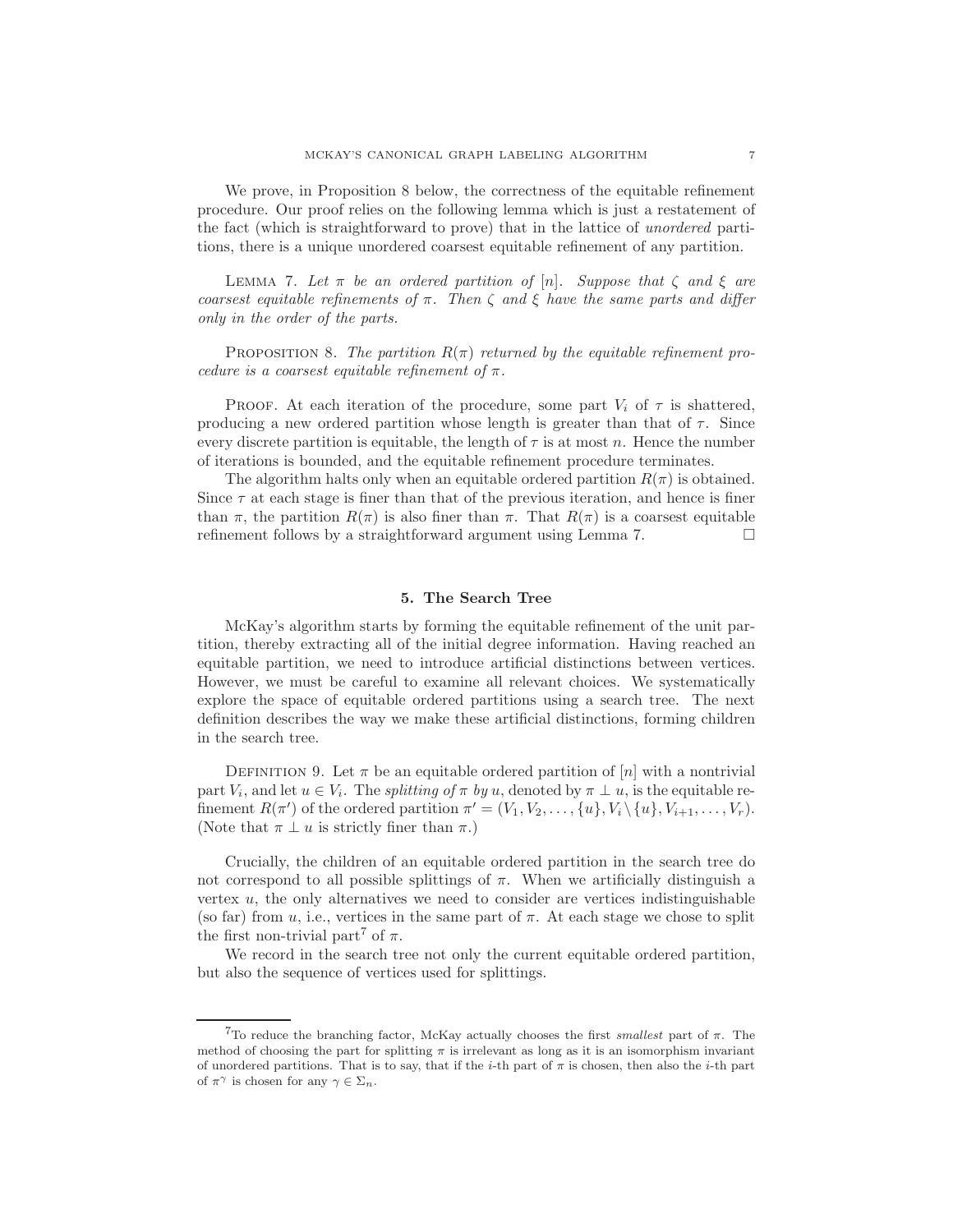

FIGURE 2. The search tree  $T(G)$  for the graph G of Figure 1. Only the ordered partitions associated with each node of the search tree are shown.

DEFINITION 10. The *search tree*  $T(G)$  is the rooted tree whose nodes

 $\{(\pi; u) : \pi \text{ is an ordered partition of } [n]; u = (u_1, u_2, \dots, u_k) \text{ is a sequence of distinct vertices};$  $\pi = (\ldots (R(\mu) \perp u_1) \perp u_2) \ldots ) \perp u_k;$ 

 $u_i$  is in the first non-trivial part of  $(\ldots(R(\mu) \perp u_1) \perp u_2) \ldots) \perp u_{i-1}$  for each  $i.$  }.

We allow the sequence  $\underline{u}$  to be empty, in which case  $\pi = R(\mu)$ . This is in fact the root node of the tree. There is an arc in  $T(G)$  directed from the node  $(\pi; u)$  to the node  $(\tau, y)$  if  $\underline{u}$  is a prefix of  $\underline{v}$  and length $(\underline{v}) = \text{length}(\underline{u}) + 1$ .

The *terminal nodes* of the search tree are nodes with no outgoing arcs. These terminal nodes correspond to discrete ordered partitions of [n]. Given a discrete ordered partition  $\pi = (V_1, V_2, \ldots, V_n)$ , we define  $\sigma_{\pi} \in \Sigma_n$  to be the permutation such that  $i^{(\sigma_{\pi})} = j$  if  $V_j$  contains i. For example, if  $\pi = (1|9|3|7|8|6|4|2|5)$ , then  $\sigma_{\pi}$  maps  $1 \mapsto 1, 9 \mapsto 2, 3 \mapsto 3, 7 \mapsto 4, 8 \mapsto 5$ , and so on. To each terminal node  $p = (\pi; u)$  we associate the isomorph  $G^{(\sigma_{\pi})}$  of G.

We can now completely describe McKay's canonical isomorph function.

DEFINITION 11. McKay's canonical isomorph function  $C_M(G)$  is defined to be

$$
C_M(G) = \max_{\preceq} \left\{ G^{(\sigma_{\pi})} : (\pi, \underline{u}) \text{ is a leaf of } T(G) \right\}.
$$

We denote the set of isomorphs of G appearing on the right hand side by  $L(G)$ .

EXAMPLE. The search tree  $T(G)$  for the graph G of Figure 1 is shown in Figure 2. For this example, all the isomorphs of G associated to the terminal nodes are the same; this isomorph is the canonical isomorph  $C_M(G)$ . (So in particular  $L(G)$  has size 1.) Figure 3 shows this graph  $C_M(G)$ . Thinking of the various  $\sigma_{\pi}$ 's as relabelings of  $G$ , we see many relabelings but only one isomorph. This is why we prefer the "canonical isomorph" terminology.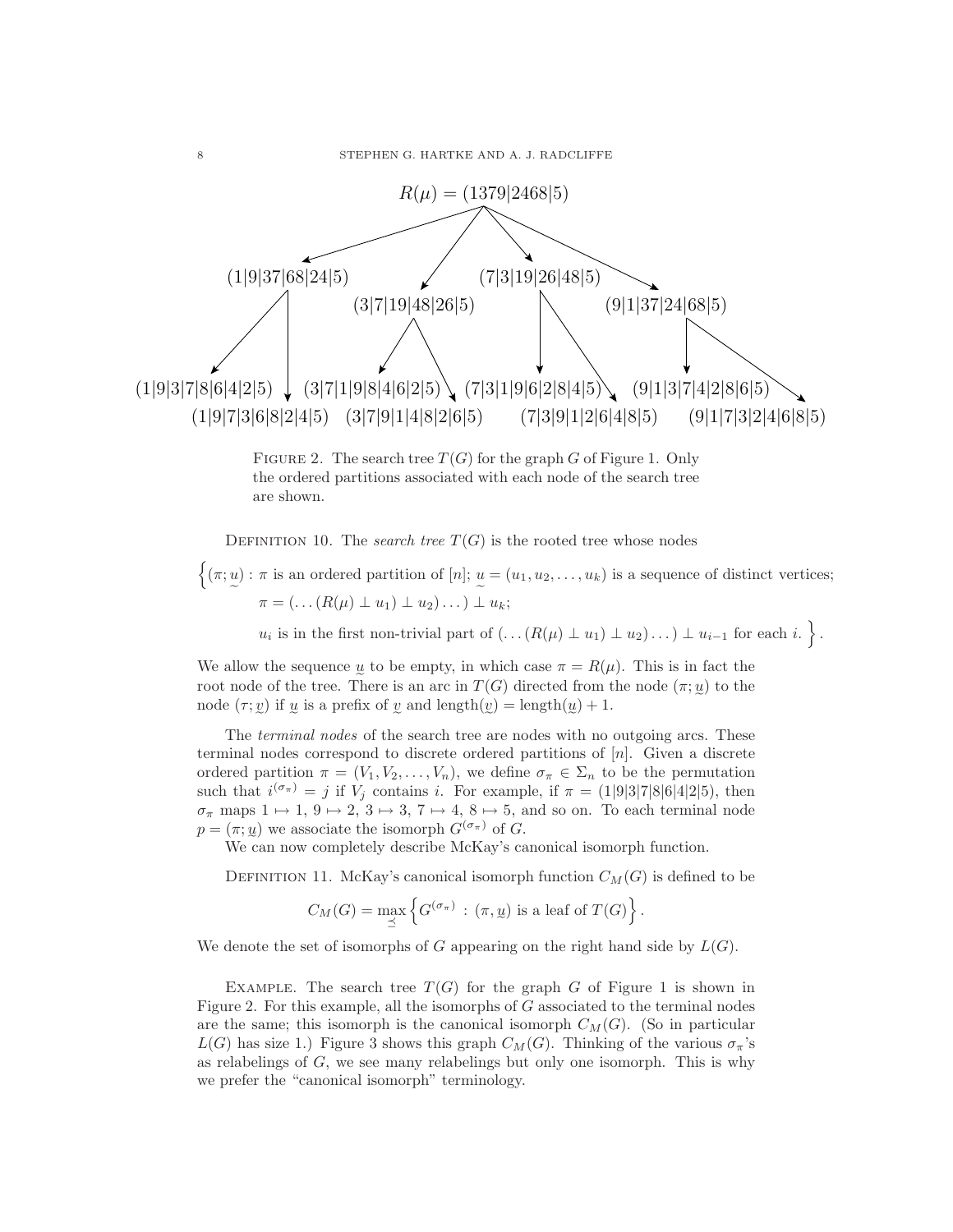

FIGURE 3. The canonical isomorph  $C_M(G)$  for the graph G of Figure 1.

We have an action of  $\Sigma_n$  on sequences  $\underline{u}$  of vertices and on ordered partitions  $\pi$ . Thus we get an action on search trees, where the nodes of  $T(G)^{\gamma}$  have the form  $(\pi^{\gamma}; \underline{u}^{\gamma})$  for  $(\pi; \underline{u})$  in  $T(G)$ .

The following lemma contains the essence of the proof that  $C_M(G)$  is a canonical isomorph function.

LEMMA 12. If  $H = G^{\gamma}$  for some  $\gamma \in \Sigma_n$ , then  $T(H) = T(G)^{\gamma}$ .

PROOF. Note that the equitable refinement process respects the action of  $\gamma$ ; that is, for an ordered partition  $\pi$ ,  $R(\pi^{\gamma}) = R(\pi)^{\gamma}$ . Furthermore, if the first nontrivial part of  $\pi$  is  $V_i$ , then the first nontrivial part of  $\pi^{\gamma}$  is  $(V_i)^{\gamma}$ , which is the *i*-th part of  $\pi^{\gamma}$ . Therefore, the children of  $(\pi; y)^{\gamma}$  in  $T(H)$  are the images under  $\gamma$ of the children of  $(\pi, \underline{u})$  in  $T(G)$ . The result follows by induction on length $(\underline{u})$ .  $\square$ 

THEOREM 13.  $C_M(G)$  is a canonical isomorph function.

PROOF. Note that in  $T(G)$ , the ordered partition  $\pi$  associated to a node m is strictly finer than the ordered partition associated to the parent of  $m$ . Hence,  $T(G)$  is finite,  $L(G)$  is finite, and the algorithm terminates. The output  $C_M(G)$  is defined, by the algorithm, to be an isomorph of G.

By Lemma 12, for every terminal node  $p = (\pi; u)$  in  $T(G)$ , there exists a terminal node  $p^{\gamma} = (\pi^{\gamma}; \underline{u}^{\gamma})$  in  $T(H)$ . From the action of  $\gamma$  on the partition  $\pi$ , we have  $\sigma_{(\pi^{\gamma})} = \gamma^{-1} \sigma_{\pi}$ . Hence,

$$
H^{\sigma_{(\pi^{\gamma})}} = H^{\gamma^{-1}\sigma_{\pi}} = (G^{\gamma})^{\gamma^{-1}\sigma_{\pi}} = G^{(\sigma_{\pi})},
$$

and so the sets  $L(G)$  and  $L(H)$  of graphs are the same. Thus, the maxima are the same, and so  $C_M(G) = C_M(H)$ .

# 6. Pruning the Search Tree through the use of Automorphisms

One reason that the search tree  $T(G)$  might be large is if G has a large automorphism group. In that case, the number of terminal nodes is at least the size of the automorphism group. However, the search tree is generated depth-first, and so automorphisms that are discovered during the search process can be used to prune the tree—discarding a section of the search tree not yet examined because it is known that no terminal node in that section will generate an isomorph of G that is better than the ones already discovered.

If there exist two terminal nodes  $p = (\pi; u)$  and  $t = (\tau; v)$  where  $G^{(\sigma_{\pi})} = G^{(\sigma_{\tau})}$ , then  $\sigma_{\pi}(\sigma_{\tau})^{-1}$  is an automorphism of G, since

$$
G^{\sigma_{\pi}(\sigma_{\tau})^{-1}} = (G^{\sigma_{\tau}})^{(\sigma_{\tau})^{-1}} = G.
$$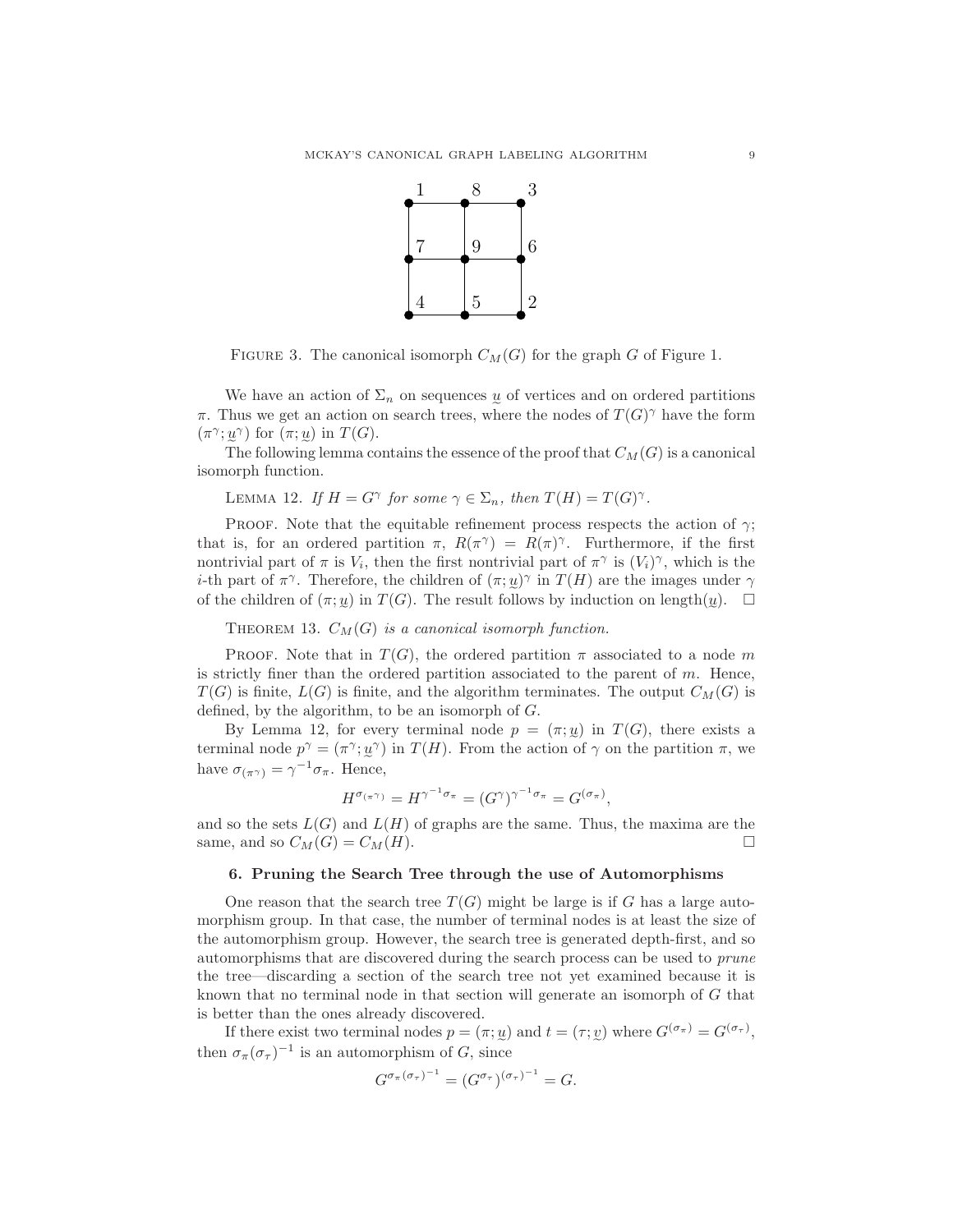

FIGURE 4. When an automorphism  $\gamma$  is discovered, certain subtrees of the search tree are known to be isomorphic.

Let  $a$  be the node in the search tree that is the deepest common ancestor of  $p$ and t, and let b be the child of a that is an ancestor of p, and c the child of a that is an ancestor of t. (See Figure 4 for an illustration.) The permutation  $\gamma = \sigma_{\pi}(\sigma_{\tau})^{-1}$ sends  $\pi$  to  $\tau$ , fixes a, and sends b to c. For a node m of the search tree, let  $T(G, m)$ denote the subtree of  $T(G)$  rooted at m. Then  $T(G, c)$  is isomorphic to  $T(G, b)$  via  $\gamma$ , and so the set of graphs generated from terminal nodes of  $T(G, c)$  is the same as the set of graphs generated from terminal nodes of  $T(G, b)$ . The search tree  $T(G)$ is examined depth-first so all of  $T(G, b)$  is examined before  $T(G, c)$ , and there is no reason to examine any more of  $T(G, c)$ ; the search can continue at a.

Automorphisms discovered during the search can also be used to prune the search tree in another way. Let  $d$  be a node being re-visited by the depth-first search. Let  $\Gamma$  be the group generated by the automorphisms discovered thus far, and let  $\Phi$  be the subgroup of  $\Gamma$  that fixes d. Suppose that b and c are children of d where some element of  $\Phi$  maps b to c. If  $T(G, b)$  has already been examined, then, as above, there is no need to examine  $T(G, c)$ . Hence  $T(G, c)$  can be pruned from the tree<sup>8</sup>.

EXAMPLE. The search tree  $T(G)$  pruned through the use of automorphisms is shown in Figure 5. The search tree is examined depth-first by examining left children first. The automorphism  $\gamma_1$  is discovered first, and at the root node,  $\gamma_1$ has three orbits  $(1)$ ,  $(9)$ , and  $(37)$  on the part  $(1379)$ . Hence the child c of the root node must still be examined. When the automorphism  $\gamma_2$  is discovered, the remainder of  $T(G, c)$  is immediately discarded. At the root node, the subgroup of Aut(G) generated by  $\gamma_1$  and  $\gamma_2$  has one orbit in (1379), and hence no more children of the root need to be examined.

Note that for every automorphism  $\gamma \in Aut(G)$ , there exist two terminal nodes with associated discrete ordered partitions  $\pi$  and  $\tau$  such that  $\gamma = \sigma_{\pi}(\sigma_{\tau})^{-1}$ . When

<sup>&</sup>lt;sup>8</sup>In practice, only the generators of  $\Gamma$  are stored and only those which fix d are used to prune children of d. Moreover, the determination of which children to examine and which to prune is simplified by storing the orbits of this subgroup on  $[n]$ .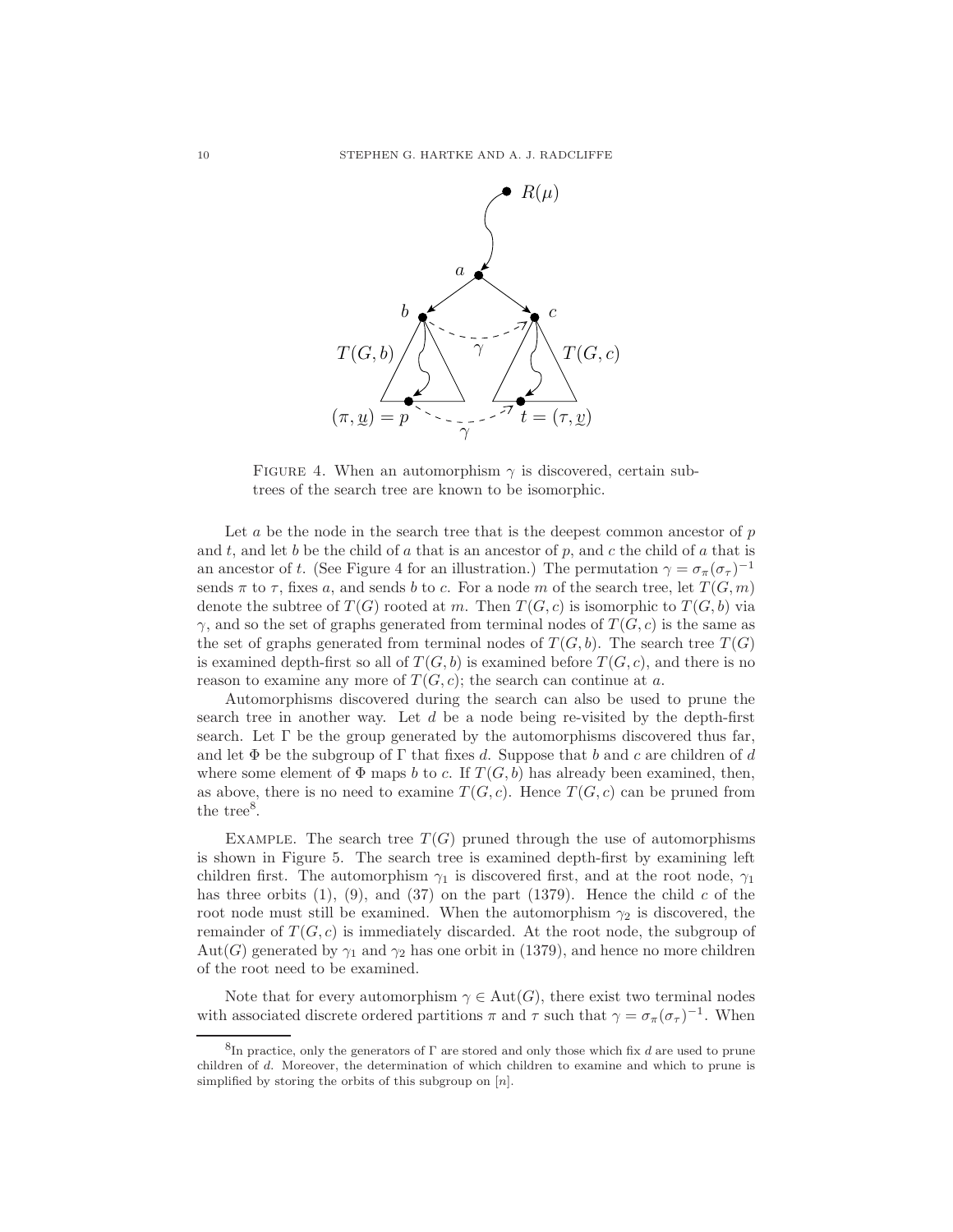

FIGURE 5. The search tree  $T(G)$  pruned through the use of automorphisms.

pruning sections of the search tree, only the images of terminal nodes under the subgraph of  $Aut(G)$  generated thus far are removed. Thus, the canonical isomorph algorithm will find a complete set of generators for  $Aut(G)$ .

EXAMPLE. The automorphism group of  $G$  from Figure 1 is the dihedral group on 8 elements, which is generated by  $\gamma_1$  (a reflection) and  $\gamma_2$  (a rotation).

At this point, we have completed a description of the essential elements of McKay's canonical isomorph algorithm.

## 7. Additional Aspects

In [15], McKay describes several improvements to the basic canonical isomorph algorithm. Many of these improvements are primarily implementation details and do not change the fundamental mathematical concepts. For instance, McKay chooses a different part to shatter in the equitable refinement procedure, and a different part to split when forming children in the search tree. We have omitted these details for the sake of clarity. However, we mention here just a few of the further improvements that are not purely details of a particular implementation.

IMPROVEMENT 1. Sometimes automorphisms of  $G$  can be determined at a nonterminal node  $m = (\pi, \underline{u})$  of the search tree. When this happens, they can be used to prune the search tree as before. For instance, this occurs when every nontrivial part of  $\pi$  has size 2 or when  $\pi$  has exactly one nontrivial part whose size is at most 5.

Improvement 2. The search tree of the canonical isomorph algorithm can start with any equitable ordered partition, not just  $R(\mu)$ . With this modification, the canonical isomorph algorithm can be used to test for color-preserving isomorphisms of vertex-colored graphs.

Improvement 3. It is possible to further restrict the number of candidates for the canonical isomorph by using a arbitrary function of pairs  $(G, \pi)$  (where  $\pi$  is an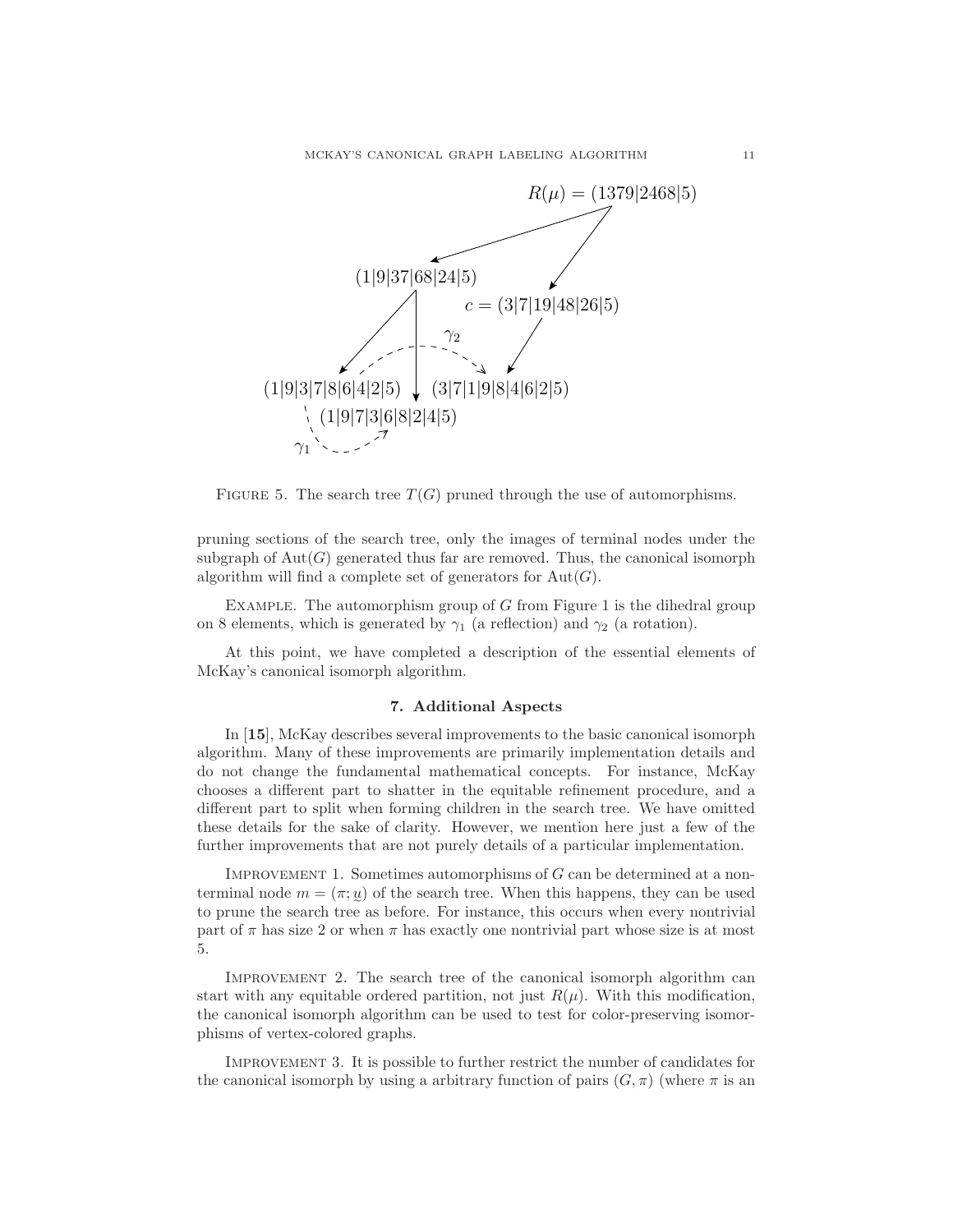ordered partition of  $[n]$ ) that is constant on isomorphism classes. McKay calls such isomorphism invariants *indicator functions*. Thus an indicator function  $\Lambda(G, \pi)$  is a real-valued function such that  $\Lambda(G, \pi) = \Lambda(G^{\gamma}, \pi^{\gamma})$  for any  $\gamma \in \Sigma_n$ . (Note that  $\Lambda$ does not have to be different on different isomorphism classes of graphs; if it were, then it could be used directly for isomorphism testing!) Given a node  $m = (\pi; \underline{u})$ of the search tree, we define  $\Lambda(m)$  to be the sequence  $\Lambda(G, \pi_1), \ldots, \Lambda(G, \pi_k)$ , where  $\pi_0 = R(\mu)$  and  $\pi_i = \pi_{i-1} \perp u_i$  for  $1 \leq i \leq k$ . Let  $\Lambda_{\text{max}}$  be the maximum of  $\Lambda(p)$ for all terminal nodes  $p$  in the search tree, under the lexicographic order. We now set

$$
L_{\Lambda}(G) = \left\{ G^{(\sigma_{\pi})} : p = (\pi; \underline{u}) \text{ is a terminal node with } \Lambda(p) = \Lambda_{\max} \right\},\
$$

and define  $C_{\Lambda}(G)$  to be the  $\preceq$ -maximum of  $L_{\Lambda}(G)$ .

The advantage of using an indicator function is that it can also be used to prune the search tree. Suppose that a terminal node  $p$  has been found. If subsequently a node m is being examined where  $\Lambda(m) < \Lambda(p)$ , then no terminal node of  $T(G, m)$ will be in  $L_\Lambda(G)$  and hence  $T(G, m)$  need not be examined. Note that when a nontrivial indicator function is used, the set  $L_\Lambda(G)$  may be smaller than  $L(G)$  and hence we may have  $C_\Lambda(G) \neq C(G)$ . However,  $C_\Lambda(G)$  is still a canonical isomorph function, by an argument essentially identical to that of Theorem 13.

#### Acknowledgements

The authors wish to thank the anonymous referee and editor Tim Chow for comments that substantially improved the presentation of this article.

## References

- [1] L. Babai, Moderately exponential bound for graph isomorphism, in Fundamentals of computation theory (Szeged, 1981), Lecture Notes in Computer Science, Spinger, Berlin, 1981, v. 177, 34–50.
- [2] L. Babai, D. Y. Grigoryev, and D. M. Mount, Isomorphism of graphs with bounded eigenvalue multiplicity, Proceedings of the 14th Annual ACM Symposium on Theory of Computing, 1982, 310–324.
- [3] H. Bodlaender, Polynomial algorithms for graph isomorphism and chromatic index on partial  $k$ -trees, Journal of Algorithms 11 (1990), 631–643.
- [4] D. Crnković and V. Mikulić, Block designs and strongly regular graphs constructed from the group U(3, 4), Glas. Mat. Ser. III, 41(61) (2006), no. 2, 189–194.
- [5] A. E. Brouwer, J. H. Koolen, and R. J. Riebeek, A new distance-regular graph associated to the Mathieu group  $M_{10}$ , J. Alg. Comb., 8 (1998), no. 2, 153-156.
- [6] I. A. Faradžev, Generation of nonisomorphic graphs with a given distribution of the degrees of vertices, Algorithmic studies in combinatorics (Russian), "Nauka", Moscow, 1978, 11–19, 185.
- [7] F. Fiedler, M. H. Klin, and M. Muzychuk, Small vertex-transitive directed strongly regular graphs, Disc. Math., 255 (2002), no. 1–3, 87–115.
- [8] I. S. Filotti and J. N. Mayer, A polynomial-time algorithm for determining the isomorphism of graphs of fixed genus, Proceedings of the 12th Annual ACM Symposium on Theory of Computing, 1980, 236–243.
- [9] M. Fürer, A counterexample in graph isomorphism testing, Tech. Rep. CS-87-36, Department of Computer Science, The Pennsylvania State University, University Park, Penna., 1987.
- [10] Michael R. Garey and David S. Johnson, Computers and Intractability: a guide to the theory of NP-completeness, W. H. Freeman and Co., San Francisco, CA, 1979.
- [11] N. Giansiracusa, Determining graph isomorphism via canonical labeling, manuscript.
- [12] J. Köbler, U. Schöning, and J. Torán, The graph isomorphism problem: its structural complexity. Progress in Theoretical Complexity, Birkh¨auser Boston, Boston, MA, 1993.